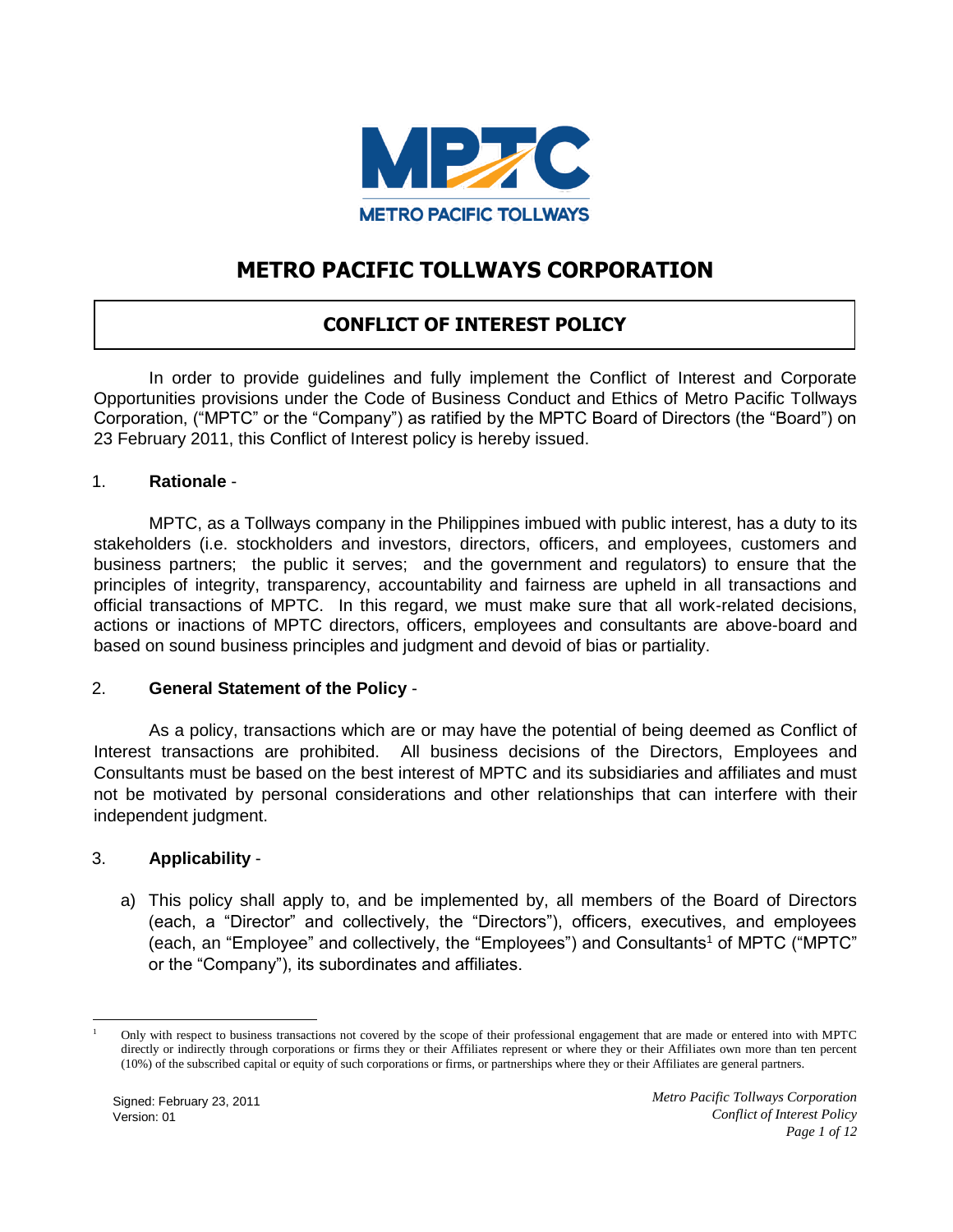Directors, Employees and Consultants may become involved in situations where their private interests or those of their Affiliates may conflict with the interest of MPTC and its subsidiaries and affiliates. It is the obligation of each Director, Employee and Consultant to avoid any actual or apparent Conflict of Interest between MPTC and/or the Group and the Director/Employee/Consultant and/or his Affiliate. At all times, Directors, Employees and Consultants must be loyal to MPTC and the Group.

This policy sets standards to govern conduct in such situations.

- b) It is the intention of the MPTC Board that a similar policy shall be adopted and implemented by each MPTC Subsidiary<sup>2</sup> and their respective subsidiaries<sup>3</sup>, and the respective Presidents of these companies shall recommend the adoption of this policy (or a similar one) to their respective Boards of Directors.
- 4. **Definitions** For purposes of this policy,
	- a) Affiliate any person, entity, organization, business or venture with whom/which a Director, Employee or Consultant has an affiliation, personal relationship or financial involvement. These include, among others:
		- i. Relatives (as hereunder defined).
		- ii. Associates (as hereunder defined).
		- iii. Corporations or firms where a Director/Employee/Consultant and/or his Relative holds a position as director, officer or executive of such corporations or firms.
		- iv. Corporations or firms where a Director/Employee/Consultant and/or his Relative either singly or collectively, holds/owns more than ten percent (10%) of the subscribed capital or equity of such corporations or firms.
		- v. Corporations or firms wholly or majority owned or controlled by the corporation or firm where a Director/Employee/Consultant and/or his Relative, either singly or collectively, holds/owns more than ten percent (10%) of the subscribed capital or equity of such corporations or firms.
		- vi. Partnerships of which a Director/Employee/Consultant or his Affiliate is a general partner.

A co-ownership in which a Director/Employee/Consultant or his Affiliate is one of the co-owners of a property sold, assigned or leased to MPTC or any company within the Group, except where the sale, assignment and/or lease covers only the other co-owner's (who is not the Director/Employee/Consultant or his Affiliate) undivided interest in the property.

3

----------------------------------------------

<sup>2</sup> For purposes of this policy, MPTC group of Companies shall refer to MPTC and its Subsidiaries or any individual member company of the group. The MPTC Group of Companies consists of MPTC, its and affiliates. The following are MPTC's and affiliates: Manila North Tollways Corporation (MNTC) and Tollways Management Corporation (TMC).]

For the purpose of this policy, MPTC subsidiary is Manila North Tollways Corporation while its affiliate is Tollways Management Corporation.

<sup>4</sup> For purposes of this policy, subsidiaries shall mean a company where the parent company is the legal or beneficial owner of more than fifty percent (50%) of the issued and outstanding capital stock of the subsidiary company.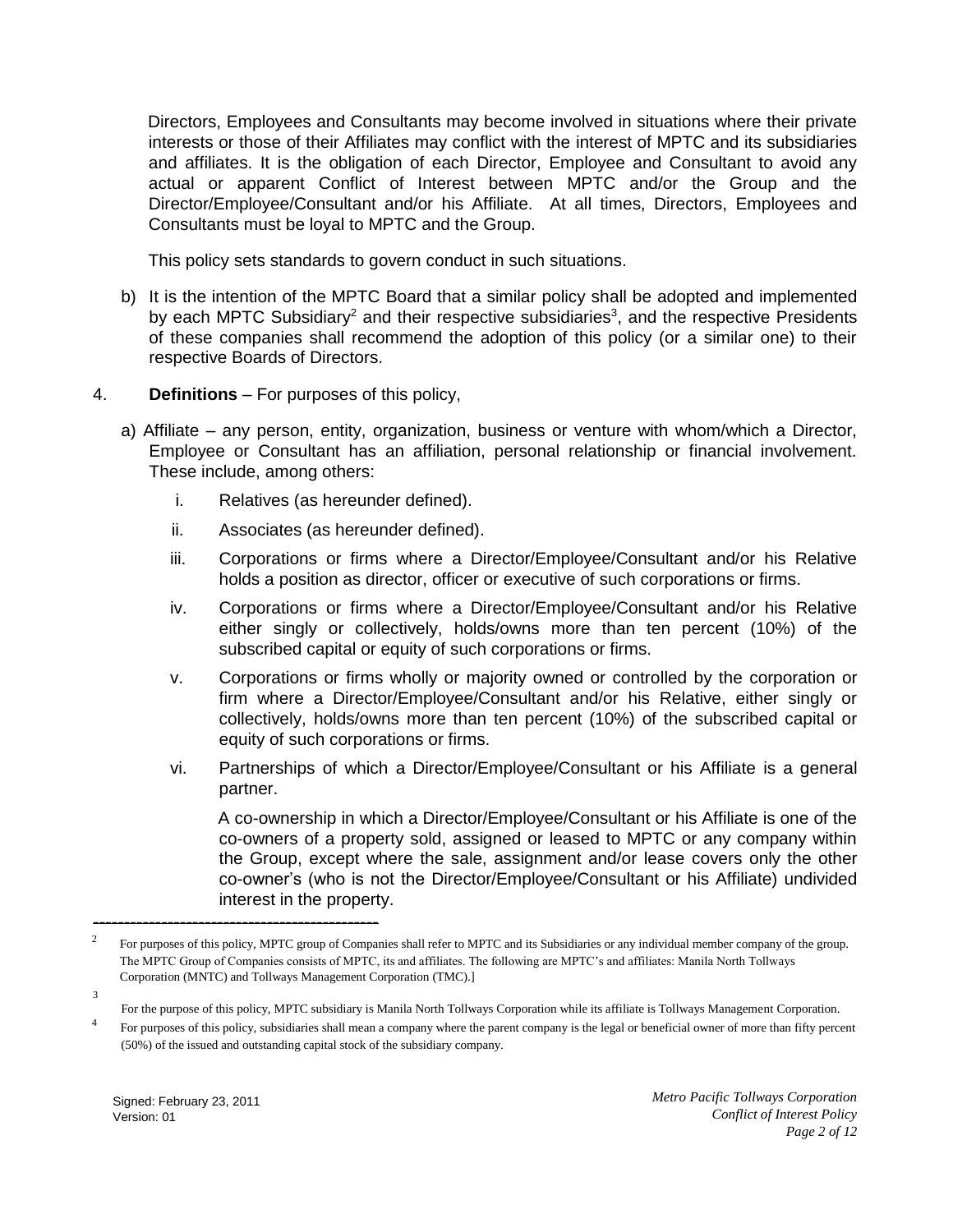- b) Associates third parties with existing or previous close personal or business affiliation or relationship with a Director, Employee or Consultant in view of which a Director, Employee or Consultant's decisions or actions in the best interest of MPTC and/or the Group is unduly affected or compromised.
- c) Conflict of Interest occurs when the private interest of a Director, Employee, Consultant and/or his Affiliate interferes or appears to interfere in any way with the interest of MPTC and/or Group. It can arise when a Director, Employee or Consultant has interests that may make it difficult to perform his or her work objectively and effectively regardless of whether he or his Affiliate receives or will receive Personal Benefit (as hereinafter defined). Conflict of Interest can also arise when a Director, Employee, Consultant and/or his Affiliate receives or will receive improper Personal Benefit from a transaction with MPTC and/or the Group as a result of the Director, Employee or Consultant's position in MPTC and/or any within the Group.
- d) Consultants includes professional consultants, firms, partnerships, counsels, or such other professional entities or individuals rendering professional or specialized expert services to MPTC and/or any company within the Group, as well as advisors of the Company who may be appointed by the Board of Directors or the President/CEO, or who act as representatives of the Company's investors, shareholders, affiliates or partners.
- e) Employee any individual hired by MPTC for salaries and/or benefits provided in regular amounts at stated intervals in exchange for services rendered personally for the Company's business on a regular basis and who does not provide such services as part of an independent business. This includes MPTC's officers, managers, supervisors, staff or nonsupervisors and, only for purposes of these guidelines, Subsidiaries' employees who also work for/serve MPTC (e.g. on a seconded basis).
- f) Personal Benefit refers to gain or advantage, whether material or non-material, directly or indirectly provided to or received by a Director, Employee, Consultant and/or his Affiliate, such as financial gain, professional advancement, travel, facilities and/or accommodation, benefits, entertainment, preferential treatment in personal transactions, and other similar advantages.
- g) Relatives relative of up to the third degree, by consanguinity, affinity or legal adoption, including spouse, parents, children (and their spouses) siblings, (and their spouses), nieces and nephews (limited to children of brothers or sisters) [and their spouses], grandparents, and aunts and uncles (limited to sisters or brothers of parents); and a domestic partner and his relatives of up to third degree, by consanguinity, affinity or legal adoption.

5. **Areas in which Conflicts of Interest May Arise** – The areas enumerated are descriptive only and not exhaustive. Other areas not described herein shall be evaluated on a case to case basis within the standards and parameters set forth in this Policy. Examples of violations of the policy in each area are found in Annex "A" hereof.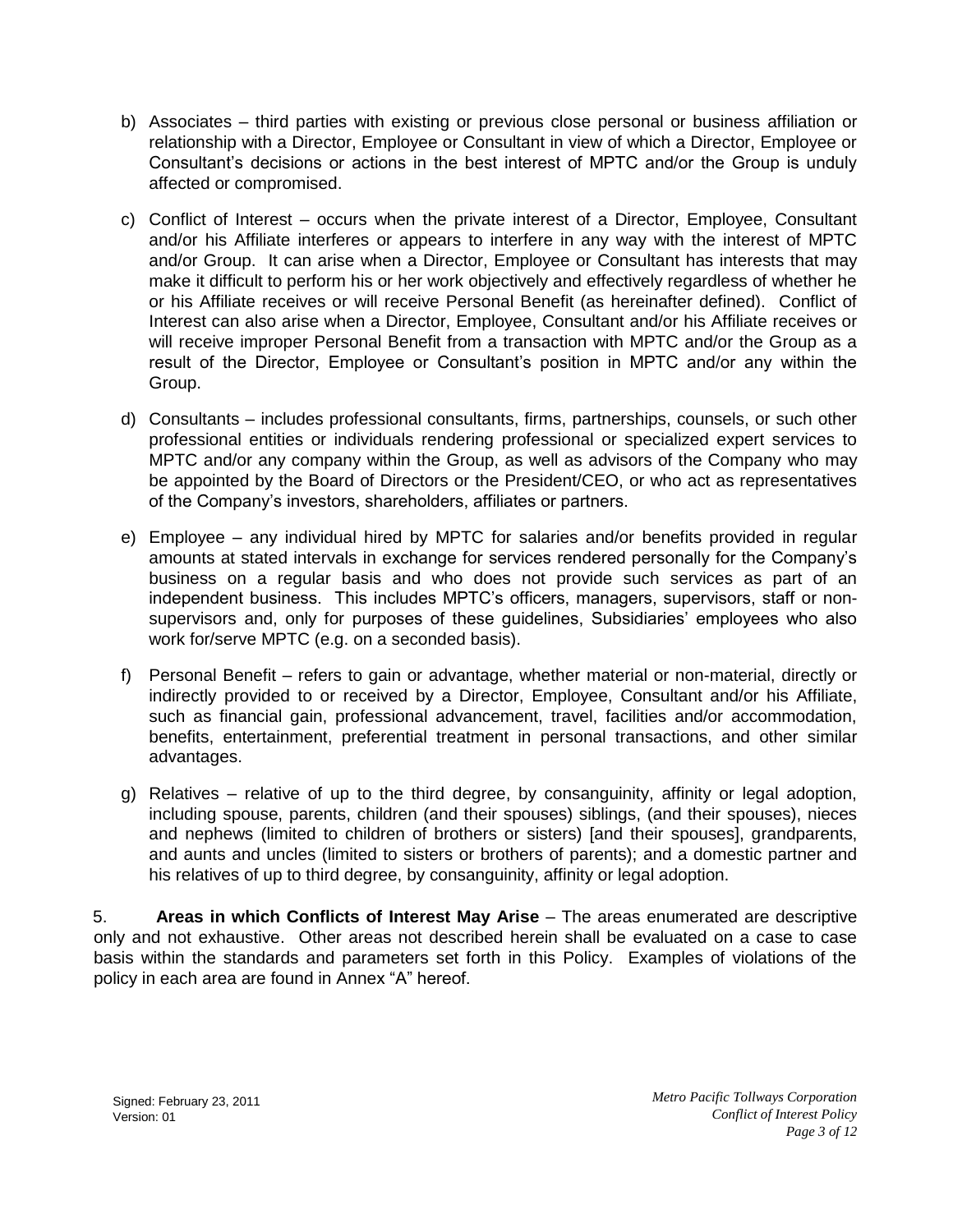*a) Dealings with and as Suppliers, Contractors, Business Partners, Consultants, and Third Parties* 

Directors, Employees and Consultants are enjoined from giving undue preferential treatment to any individual or entity with whom MPTC and/or any company within the Group does business. Further, Directors, Employees and Consultants shall avoid circumstances that could, or could be reasonably expected to, impair their objectivity in the performance of their duties and obligations to MPTC and/or any company within the Group. In this regard, Directors, Employees and Consultants are proscribed from participating in any part of the transactions, dealings or decision-making process with respect to any existing or potential supplier, contractor, business partner, or consultant of the Company in which they or their Affiliate have an interest, including any acts that may be deemed as seeking to influence any action or inaction with respect to such parties.

Authorized Employees shall select and deal with suppliers, contractors, business partners, consultants, and third parties doing or seeking to do business with MPTC and/or any company within the Group in an impartial manner. In this connection, authorized Employees shall award and maintain contracts or transactions on arm's length commercial terms, based only on the best interest of MPTC and/or the relevant company within the Group and under strict rules of fairness and confidentiality. The foregoing standards shall also be observed with respect to contracts and transactions between companies within the Group.

*b) Dealings with Directors, Employees, Consultants and Prospective Employees or Consultants* 

Conflict of Interest can arise in a wide range of human resources matters, such as recruitment and selection, promotion, disciplinary procedures, staff development, performance review, benefits, and remuneration. In this area, Directors, Employees and Consultants shall ensure that they treat each other, as well as prospective employees/consultants, with respect, fairness, impartiality, and equal opportunity, including respect for varying views and individual ideas, regardless of rank, seniority or relationship. Directors, Employees and Consultants shall avoid any action or inaction that gives undue preferential treatment or discriminates against any Director/Employee/Consultant or prospective employee/consultant. In this regard, Directors, Employees and Consultants are proscribed from taking part in any decision making process on human resources matters with respect to their Affiliates, including any action that may be deemed as seeking to influence any official action with respect to such Affiliates.

#### *c) Directorships, Executive Positions and Employment in Other Companies or Organizations*

Directors, Employees and Consultants shall avoid accepting positions or employment, or carrying out work outside of MPTC or the Group where a Conflict of Interest or loyalty may arise and which may significantly affect the Director, Employee and Consultant's efficiency in the performance of his duties and obligations to MPTC and/or any company within the Group, or otherwise adversely affect his work for MPTC and/or any company within the Group. For Employees and Consultants, the Human Resources Management and Development Group ("HRAD") shall prescribe the requirements and/or guidelines for permissible outside positions, employment or work. For Directors, the requirements and conditions in this policy shall be in addition to those contained in MPTC's By-Laws, Manual on Corporate Governance, and other applicable laws, rules and regulations.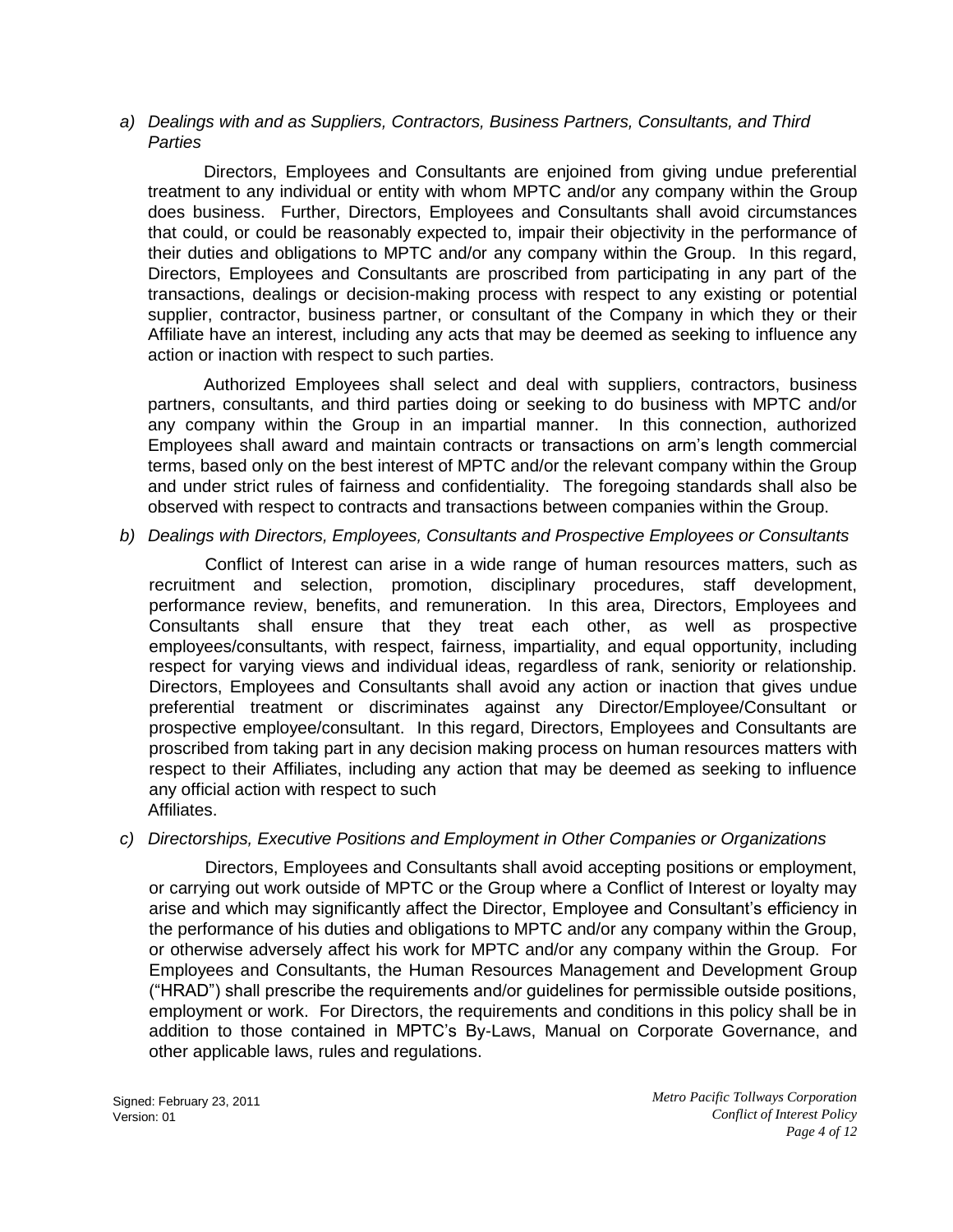#### *d) Use of Property, Services and Other Resources*

 Directors, Employees and Consultants are expected to use the property, services or other resources of MPTC and/or the Group responsibly, efficiently, with care and only for purposes authorized or allowed under the policies or guidelines, with care and only for purposes authorized or allowed under the policies or guidelines issued by MPTC or any company within the Group, as the case may be. Accordingly, Directors, Employees and Consultants are reminded to avoid the more than inconsequential use of the property, services or other resources of MPTC or any company within the Group for their Personal Benefit or in a manner not solely for the benefit of MPTC or the Group, unless the applicable policy or guidelines expressly allow personal use of such property, services or other resources (e.g. Company-issued executive cars, cellular phones, landlines, club rights, etc.). The HRAD shall be responsible for releasing implementing guidelines with respect to the responsible use of Company-issued properties and/or rights. Further, Directors, Employees and Consultants shall refrain from taking advantage of the property, information of, or their positions in MPTC or any company within the Group, or opportunities arising from these, for their Personal Benefit or to act against the best interest of MPTC or the Group.

#### *e) Dealings with Customers or Clients*

Directors, Employees and Consultants shall ensure that they treat all customers and clients of MPTC and the Group with respect, fairness, impartiality, and equal opportunity. Directors, Employees and Consultants shall avoid granting to their Affiliates preferential terms including discounts not ordinarily available to other customers/clients, from which Personal Benefit will be derived by such Affiliate.

#### *f) Prohibited Conflict of Interest Situations*

g.1 No Director or officer shall, in breach of his fiduciary duty to the Company, acquire or attempt to acquire directly or indirectly through an Affiliate any business opportunity in the line of the Company's business, in which the Company has an interest or a reasonable expectancy and which the Company is financially able to undertake, where the personal interest of the Director or officer will be in conflict with the interest of the Company.

g.2 The Company shall not, directly or indirectly, including through any Subsidiary or affiliate, grant or arrange for any credit (or extensions thereof) in the form of personal loans to any Director or officer, unless allowed by applicable laws and regulations.

6. **What needs to be done** – Primarily, Directors, Employees and Consultants must **disclose in writing** any actual or potential instances and/or situations where they may have a Conflict of Interest or the appearance of a Conflict of Interest to the relevant authorities specified herein, as soon as they become aware of such actual or potential instances and/or situations. Depending on the nature of the conflict situation, conflicted Directors, Employees and Consultants may be required to comply with other requirements.

a) *In situations falling under Item No. 5(a) above*, and where the Conflict of Interest business transaction cannot be avoided or where a particular business transaction has the potential of being categorized as a Conflict of Interest business transaction or official action, the Director, Employee or Consultant concerned shall make a full written disclosure of such transaction and his or his Affiliate's private interest in the transaction or official action, as follows: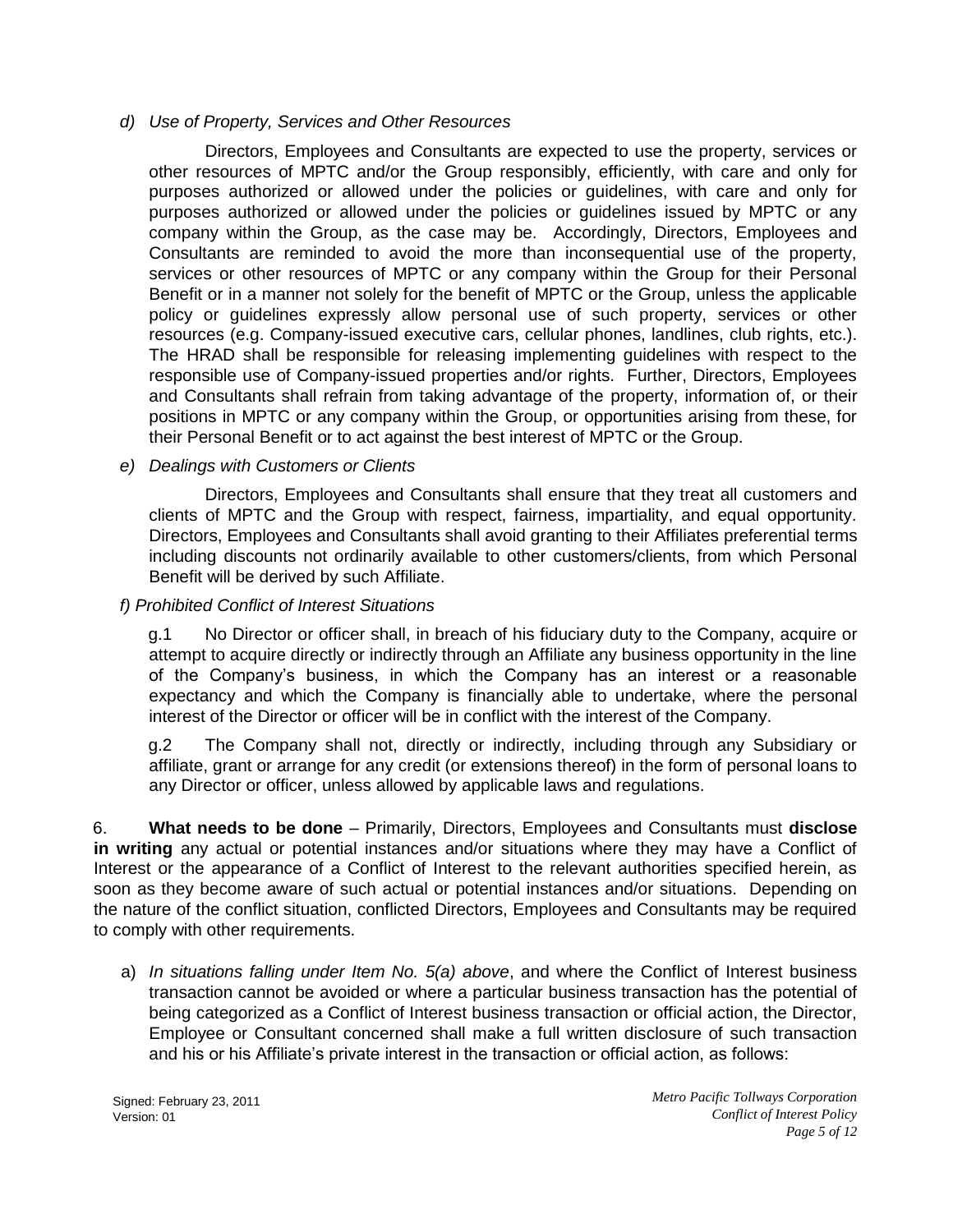- a.1 For Directors
	- To: The Board of Directors through its Chairman
	- Cc: The Corporate Governance Office ("CGO") through the Compliance Officer
- a.2 For Group Heads
	- To: The President and CEO
	- Cc: The CGO through the Compliance Officer
- a.3 For Staff/Non-Supervisory Employees, Supervisory Employees, Managers and Department Heads
	- To: The Group Head (or if the business unit of the conflicted Employee is not part of a Group, the highest ranking officer of the highest department to which the conflicted Employee belongs)
	- Cc: The CGO through the Compliance Officer
- a.4 For Consultants
	- To: The Group Head (or if the business unit of the conflicted Consultant is not part of a Group, the highest ranking officer of the highest department to which the conflicted Consultant belongs) of the business unit for which the Consultant renders professional service
	- Cc: The CGO through the Compliance Officer

The Director, Employee or Consultant concerned shall likewise inhibit himself from any direct or indirect participation or involvement at any stage of the transactional process flow and cannot sign any paper or document related to the transaction.

In addition to the requirements of Sections 31 to 33 of the Corporation Code (where applicable), business transactions involving a conflicted Director shall be subject to the approval of the Board; while those involving a conflicted officer shall be subject to the approval of the President and CEO; and those involving a Consultant and other Employees shall be subject to the approval of the Management Committee; *Provided*, however, that in any transaction involving a conflicted Employee (including an officer) or Consultant where the amount of such transaction exceeds the level of approving authority of the President and CEO or Management Committee, as the case may be, the approval of such transaction shall be made by the relevant authority or authorities having the power to approve such transaction based on the Board-approved approval matrix in effect at the relevant time; *Provided*, further, that in all cases, the actual evaluation of the commercial and technical aspects of the transaction, including recommendation to award, shall be made and conducted by the appropriate management bodies or business units in accordance with the established procedures of the Company. Accordingly, the supporting documents, such as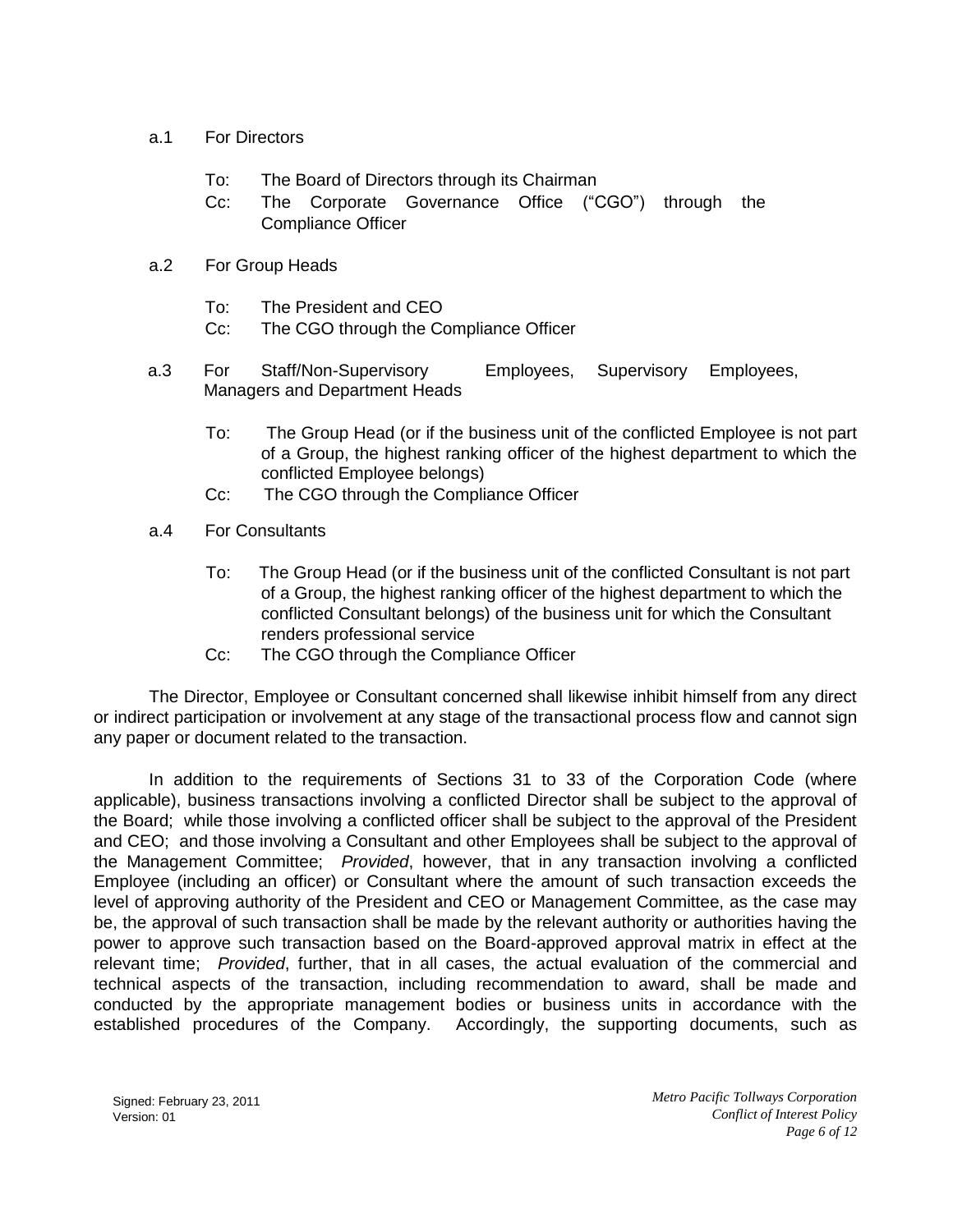disclosures, reports and recommendations shall be provided to the said relevant authorities who are authorized to approve the transaction involving the conflicted Director, Employee or Consultant

- b) *In situations falling under Item No. 5(b) above*, and where the official action constituting a Conflict of Interest situation cannot be avoided or where a particular official action has the potential of being categorized as a Conflict of Interest official action, the Director, Employee or Consultant concerned shall make a full written disclosure of such official action and his or his Affiliate's private interest in the official action, as follows:
	- b.1 For Directors
		- To: The Board of Directors through its Chairman
		- Cc: The CGO through the Compliance Officer
	- b.2 For Group Heads
		- To: The President and CEO
		- Cc: The CGO through the Compliance Officer
	- b.3 For Staff/Non-Supervisory Employees, Supervisory Employees, Managers and Department Heads
		- To: The Group Head (or if the business unit of the conflicted Employee is not part of a Group, the highest ranking officer of the highest department to which the conflicted Employee belongs)
		- Cc: The Corporate Governance Office ("CGO") through the Compliance Officer

The Director, Employee or Consultant concerned shall likewise inhibit himself from any direct or indirect participation or involvement at any stage of the official action process flow and cannot sign any paper or document related to the official action.

Official actions involving a conflicted Director of the HRAD Head shall be subject to the approval of the CGO. For official actions involving a conflicted Employee or Consultant, the approval of the HRAD Head shall be required.

- c) *In situations falling under Item No. 5(c) above* Directors, Employees and Consultants shall fully disclose in writing all their existing, intended or prospective employments, involvements, positions, and Affiliates that may present a possible Conflict of Interest or the appearance of a conflict as follows:
	- c.1 For Directors
		- To: The Board of Directors
		- Cc: The CGO through the Compliance Officer
	- c.2 For Group Head and Consultants
		- To: The President and CEO

Signed: February 23, 2011 Version: 01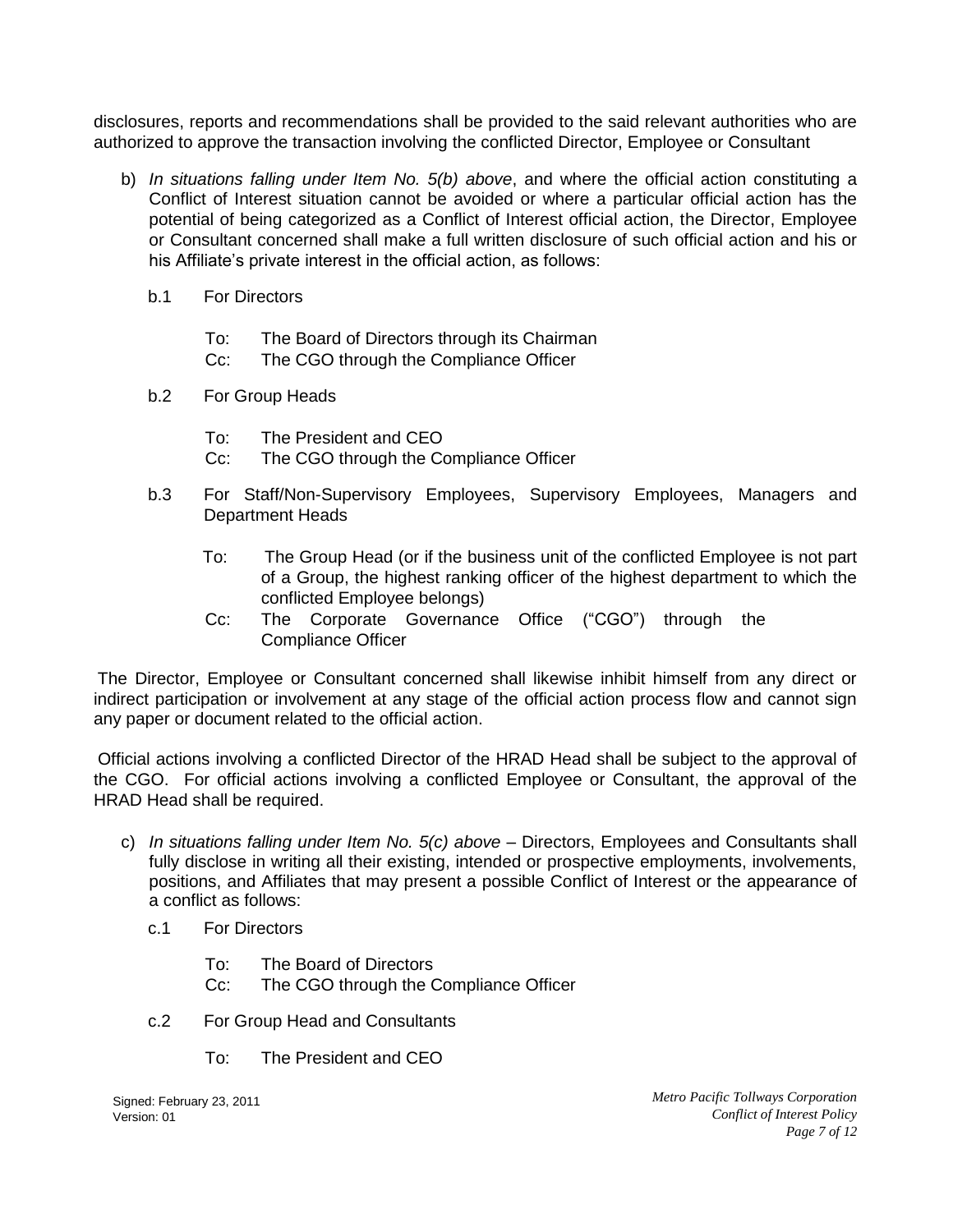- Cc: The CGO through the Compliance Officer
- c.3 For Staff/Non-Supervisory Employees, Supervisory Employees, Managers and Heads
	- To: The Group Head (or if the business unit of the conflicted Employee is not part of a Group, the highest ranking officer of the highest department to which the conflicted Employee belongs.
	- Cc: The CGO through the Compliance Officer

Employees and Consultants who intend to accept positions, employment or work outside of MPTC or the Group of the nature referred to in Item 5(c) must secure prior approval thereof from the relevant authorities referred to above.

- d) In situations falling under Item No. 5(d), Directors, Employees and Consultants who intend to use property, services and other resources of MPTC and/or any company within the Group beyond the scope expressly allowed under applicable Company policy or guidelines must make a disclosure to and obtain the prior approval of the relevant authorities specified below:
	- d.1 For Directors
		- To: The Board of Directors through the Chairman
		- Cc: The CGO through the Compliance Officer
	- d.2 For Group Heads and Consultants
		- To: The President and CEO
		- Cc: The CGO through the Compliance Officer
	- d.3 For Staff/Non-Supervisory Employees, Supervisory Employees, Managers and Department Heads
		- To: The Group Head (or if the business unit of the conflicted Employee is not part of a Group, the highest ranking officer of the highest department to which the conflicted employee belongs)
		- Cc: The CGO through the Compliance Officer

Any personal use of Company-issued property/rights permitted under the applicable Company policy or guidelines as referred to him in Item No. 5(d) shall be in accordance with conditions set out in the implementing guidelines to be issued by the HRAD.

e) *In situations falling under Item No. 5(e) above*, the initial contract award for the dealership or distributorship shall follow the requirements of Item No. 6(a) above. For other transactions or official actions arising from an existing and valid dealership or distributorship contract involving a dealer or distributor in which a Director, Employee, Consultant and/or his Affiliate has a private interest, and where no disclosure has yet been made, the Director, Employee or Consultant concerned shall make a full written disclosure of the transaction or official action and his or his Affiliate's private interest in the transaction or official action to the same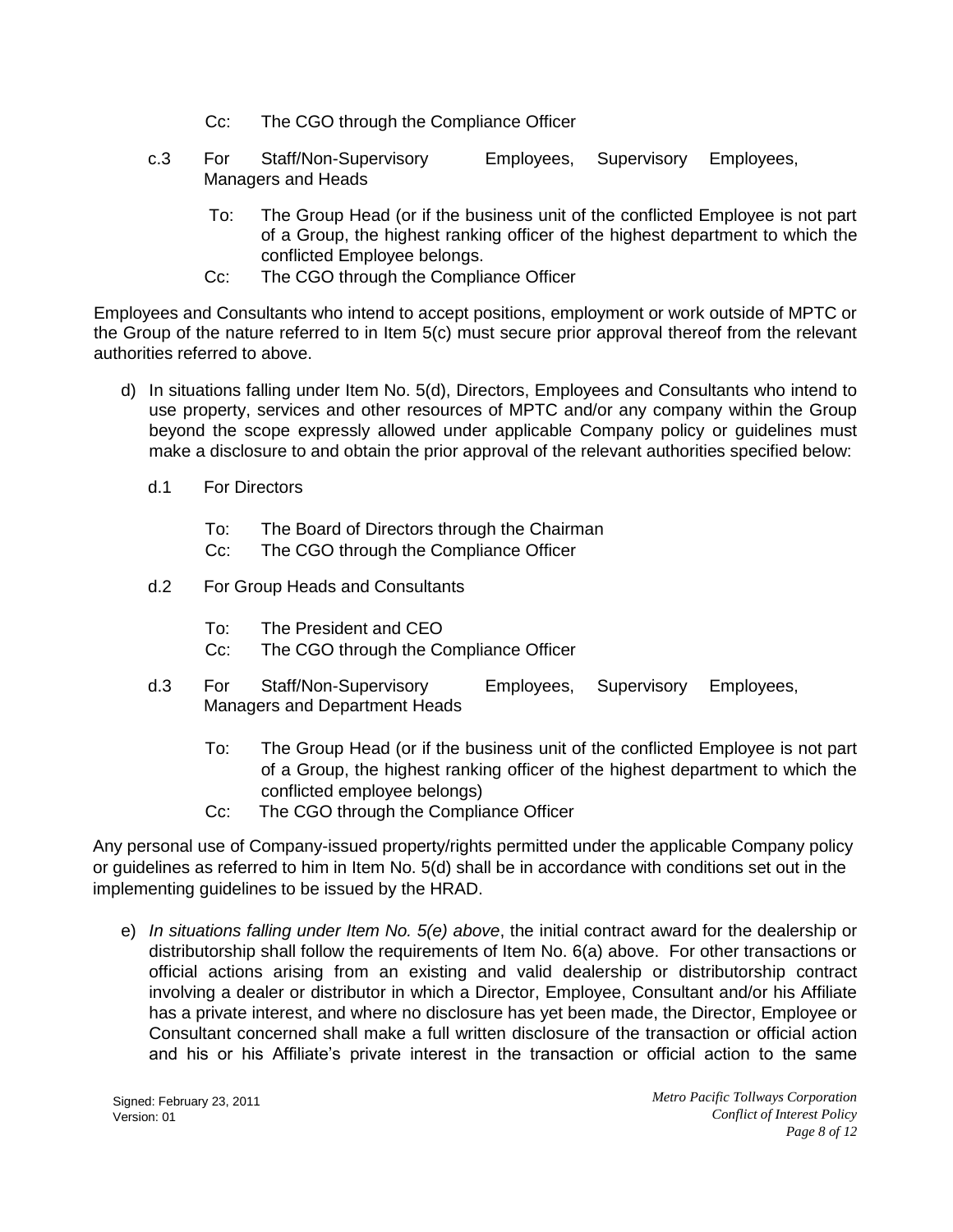authorities referred to in Item 6(a) above. The Director, Employee or Consultant shall likewise inhibit himself from any direct or indirect participation or involvement at any stage of the transactional or official action process flow and cannot sign any paper or document related to the action or transaction.

#### f) *For situations falling under Item No. 5(f) above*

No disclosure is necessary.

#### g) *For situations falling under Item No. 5(g) above*

 Any waiver of the prohibition specified under Item No. 5(g) shall be subject to Board approval and the transaction entered into by the Director or officer shall be subject to ratification by stockholders owning or representing at least two-thirds (2/3) of the Company's outstanding shares with voting rights.

#### h) *Role of the CGO*

Original signed duplicates of all disclosures submitted pursuant to this policy and notices of each approval or disapproval by the relevant authorities referred to above of the transactions or action so disclosed and submitted for approval shall be furnished to the CGO. Approvals or disapprovals shall be in writing and in accordance with this policy and any applicable implementing guidelines. Further, the CGO, upon the request of the relevant approving authorities, may recommend appropriate actions or interpret provisions of this policy to specific apparent or potential conflict situations.

 For a summary of the disclosure and other requirements for each area in which a Conflict of Interest may arise, please see Annex "B".

7. **Consequences of Violations** – Any Director, Employee or Consultant found to have violated this policy shall, in addition to any penalties that may be provided under the Company Code of Discipline, applicable laws and regulations, be liable to the extent of the damage/loss suffered by MPTC or the relevant company in the Group, and may be subject to penalties and sanctions as may be determined by the appropriate corporate authorities, whether or not damage/loss is actually suffered by MPTC or the relevant company in the Group.

8. **Effectivity** – This policy shall take effect immediately. All existing policies, guidelines, regulations, systems, practices and relates implementing guidelines concerning the same matters covered herein are deemed superseded by this policy. In the event of any inconsistency between the policy contained herein and the terms of other existing policies, guidelines, systems practices and related implementing guidelines, this policy shall prevail. This policy and the Code of Business Conduct and Ethics have supplemental application to each other.

The HRAD shall develop implementing guidelines to ensure that Employees and Consultants are required to periodically disclose their Affiliate and other relationships that may affect the effective and objective performance of their duties. On the other hand, the Commercial Management Division ("CMD") shall ensure that suppliers, contractors, business partners, consultants and other third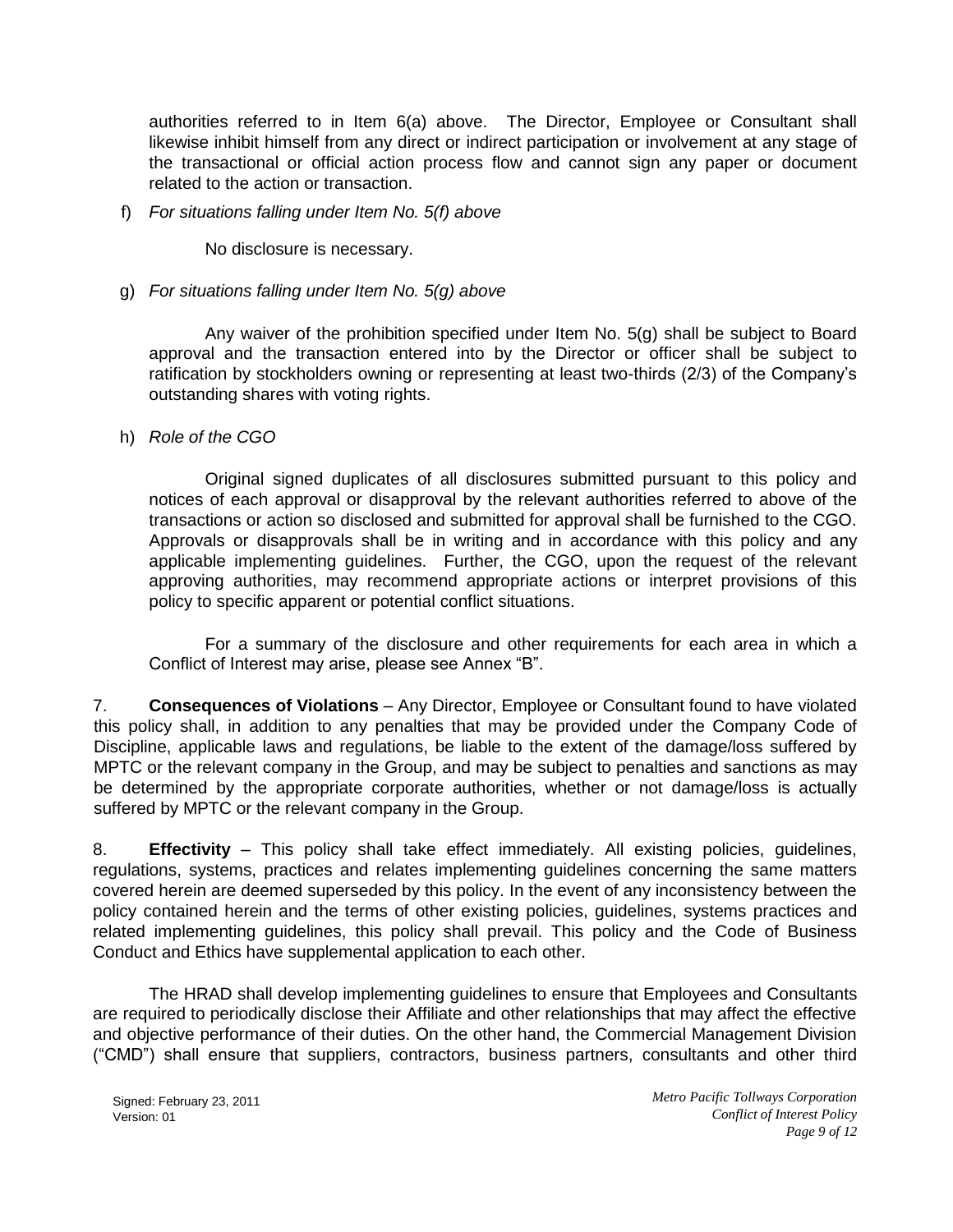parties doing or seeking to do business with MPTC, its subordinates and affiliates shall periodically declare their relationships and/or affiliations, with any MPTC Director, Employee or Consultant as a pre-condition to the commencement or maintenance of the business relationship with MPTC and/or the Group.

9. **Questions** – For any questions about this policy or in the determination of whether a Conflict of Interest exists in any particular situation, you may approach your immediate superior, the HRAD, the Internal Audit Head.

This policy took effect on 23 February 2011.

Reviewed by / Endorsed by:

(Signed) CORAZON M. RAQUEDAN Chief Audit Executive

Approved by:

(Signed) RAMONCITO S. FERNANDEZ President & Chief Executive Officer

APPROVED BY THE BOARD OF DIRECTORS ON 23 FEBRUARY 2011.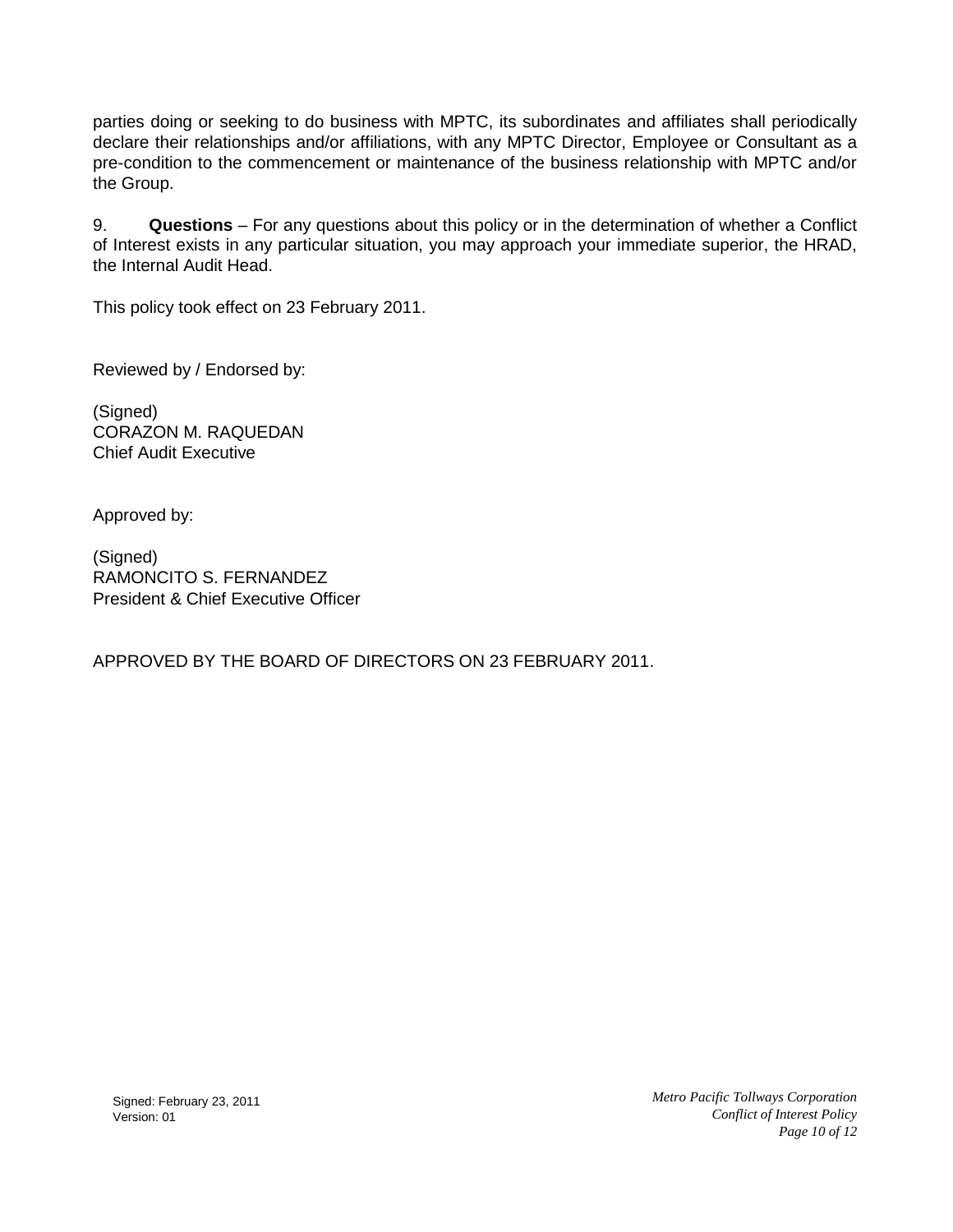# **ANNEX "A"**

# **EXAMPLES OF POLICY VIOLATIONS**

The following are examples of situations which may arise illustrating a potential Conflict of Interest situation. The areas and situations enumerated are illustrative only and not exhaustive.

#### A. Dealings with and as Suppliers, Contractors, Business Partner, Consultants and Third Parties

- 1. Failure of a Director, Employee or Consultant to disclose and procure the required approval from the relevant authorities of a transaction or potential transaction with MPTC or any company within the Group in which he or his Affiliate has personal interest or which give rise, or is reasonably expected to give rise, to a Conflict of Interest.
- 2. Failure of a Director, Employee or Consultant to inhibit himself from any involvement or participation in the decision making process, actions or other dealings regarding a transaction with MPTC or any company within the group in which he or his Affiliate has a personal interest and which he is in a position to control or influence any decision or action in such transaction.
- 3. When an authorized Employee awards a business to an entity in which a Director, Employee or Consultant of his Affiliate has a private interest, where such award is not based on the best interest of MPTC, or had not been approved by the relevant authorities.

#### B. Dealings with Directors, Employees, Consultants and Prospective Employees or **Consultants**

- 1. When a Director, Employee or Consultant directly or indirectly contributes to a decision to hire, promote or provision of employee advancement of a Relative in MPTC or any of the companies within the Group.
- 2. Where a Director, Employee or Consultant directly supervises his Relative who is an employee of MPTC or any of the companies within the Group.

#### C. Directorships, executive positions and other employment in other companies or organizations

- 1. Employee or Consultant's participation in paid or unpaid activities which may result in said Employee or Consultant's neglect of his duties and responsibilities to MPTC or any of the companies within the Group.
- 2. An Employee or Consultant taking a part-time job where such Employee or Consultant may be tempted to spend time on that job during his working hours in MPTC.